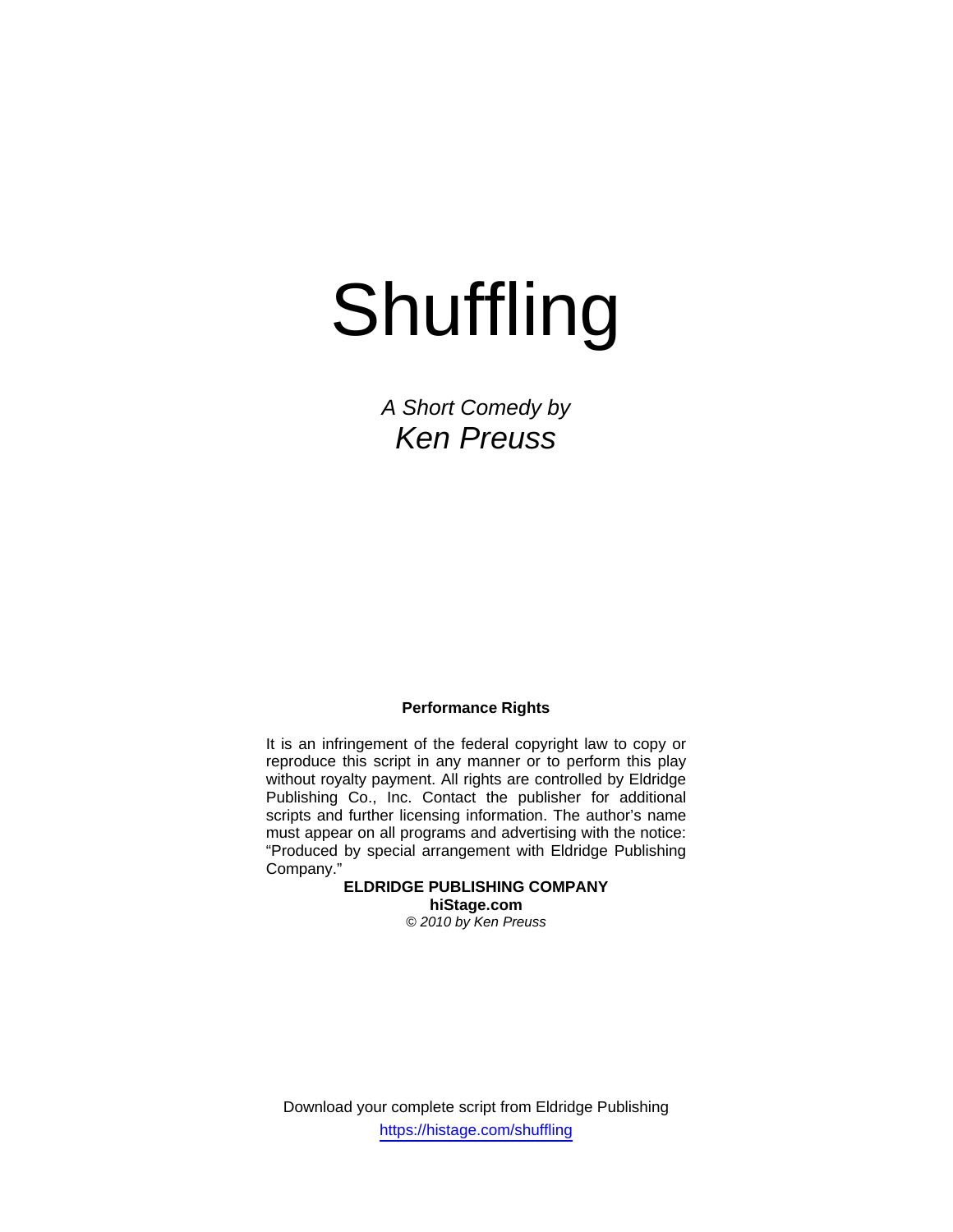*Shuffling - 2 -*

# **Dedication**

*To the artists who make the music, and to the loved ones who make it meaningful.* 

## **STORY OF THE PLAY**

 Lacey, a teenage girl, has finished work at the mall and is waiting – and waiting – for her boyfriend to pick her up. Left stranded yet again, she reevaluates her love life while shuffling through the songs on her iPod. Actors portraying each of the songs appear with comedic monologues that stir her emotions, offer advice, and affect her decisions. Ethan, a good-humored co-worker, offers her a ride home and the possibility of future romance.

 The play may be performed with anywhere from 3 to 16 actors. Actors playing Songs portray the spirit and style of the genre rather than a particular musical number. Without mimicking a specific artist, your audience may make their own connections - creating individual personal playlists - as the performance unfolds.

### **ORIGINAL PRODUCTION**

*Shuffling* was first performed November 19, 2010 by Greenwood Lakes Middle School in Lake Mary, Florida. It was directed by Suzanne Reeves and stage managed by Olivia Hagerman. The cast was as follows:

*Lacey - Rebecca Petty Ethan - Braden Rollins*  Song 1 - Eric Topolewski *Song 3 - Nick Kosteski Song 4 - Austin Alber Song 5 - Allison Lo Song 6 - John Stoops Song 7 - Tristan Temmel Song 8 - Mason Wood Song 9 - Kaylyn Vega Song 10 - Ali Sang Song 11 - Laura Simpson Linck Song 12 - Janesha Jones Song 13 - Maddie Bright Song 14 - Ben Brent Understudy – Brea Jones*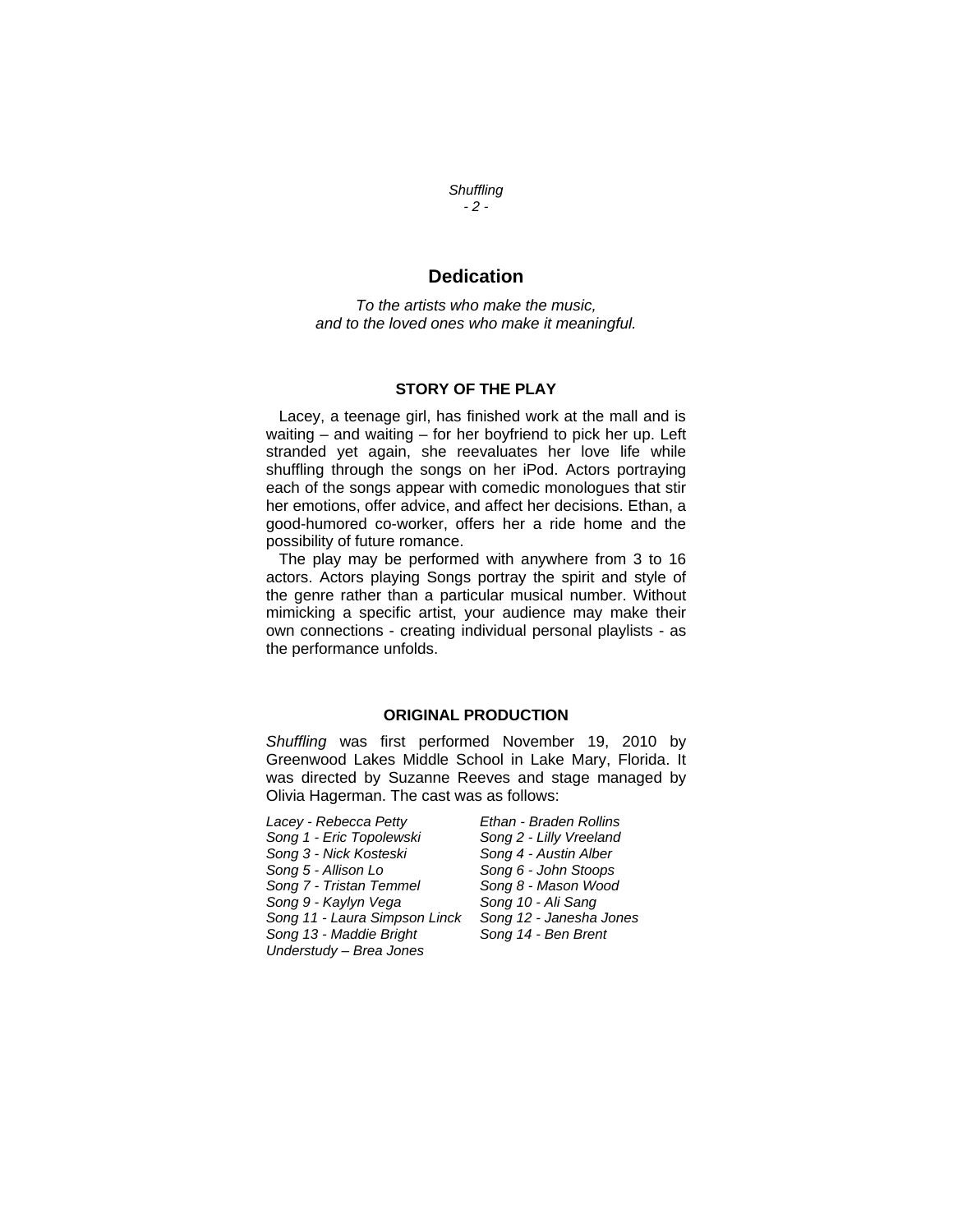#### *Shuffling - 3 -*

# **CAST**  *(1 m, 1 f, 1-14 flexible)*

**LACEY:** Kind, confused, and stranded in a tenuous relationship.

**ETHAN:** Friendly and funny, and a possible way out.

**SONGS 1-14:** Various tracks on Lacey's playlist.

# **NOTES**

Actors playing SONGS should remember that they are portraying the spirit and style of the genre rather than a particular musical act. Although having a song and a performer in mind will help the actor and director create each character, the specifics should not be shared with the audience. It will be more fun and effective for viewers to make their own connections as the performance unfolds.

There is a lot of flexibility within the playlist. Any script references to gender are simply suggestions, and most, if not all, may be changed with little effect on the story. Costumes and accents may be adapted as needed. SONG 1, for example, might be portrayed as an '80s metal-head, a pretentious Brit, a southern rocker, or an indie chick, among others.

The 14 SONGS may be performed by 14 different actors or by a smaller number with several appearing in multiple roles. If need be, all 14 could be performed by one or two talented actors with an abundance of energy and large assortment of hats.

Simply put, feel free to personalize the playlist to fit the needs of your production.

### **SETTING**

A shopping mall/present day.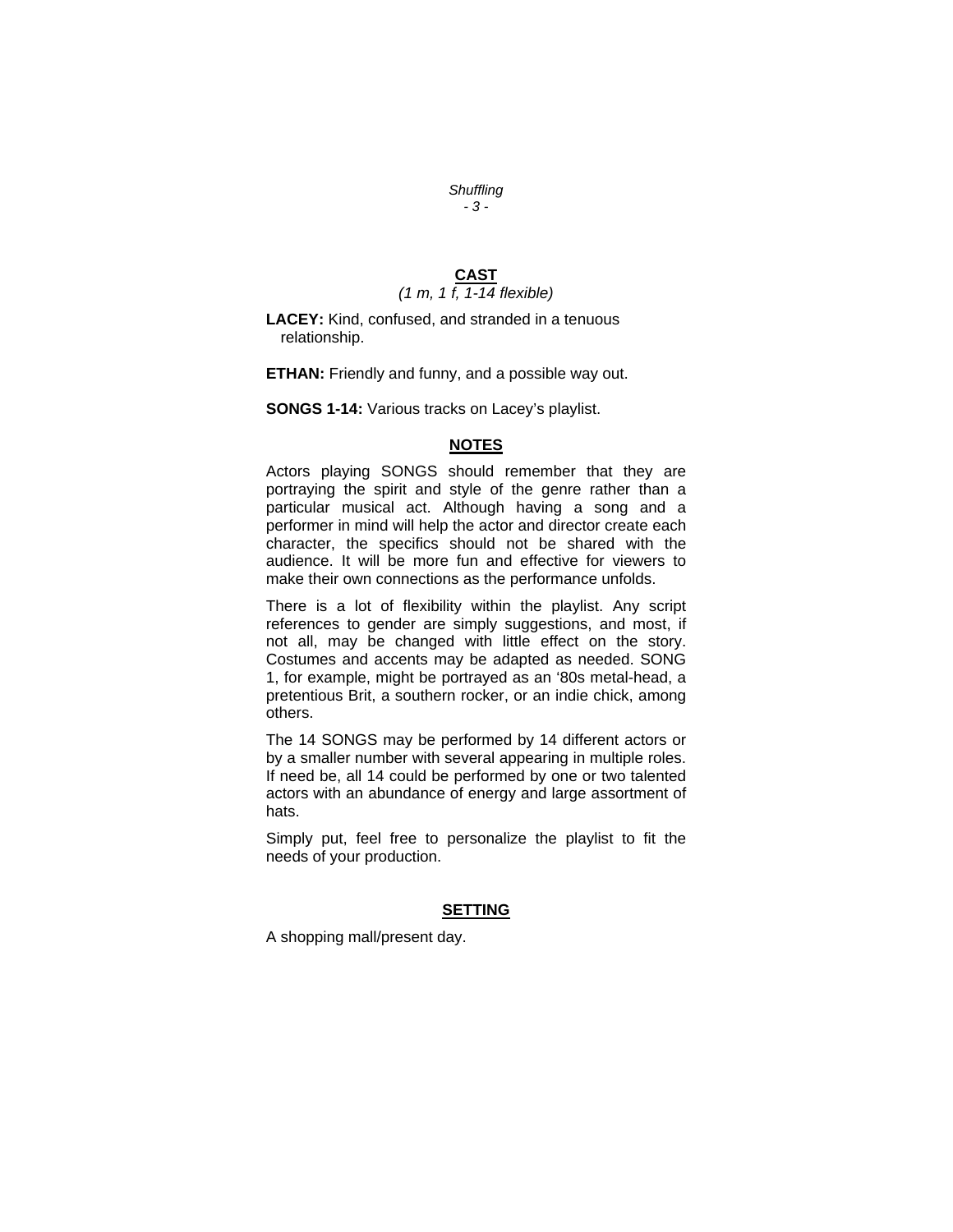*Shuffling - 4 -*

# **Shuffling**

*(AT RISE: LACEY enters. She looks around then takes out a cell phone. As she starts to dial, ETHAN steps up behind her. He taps her gently on the shoulder, surprising her slightly. She relaxes into a smile.)* 

**ETHAN:** Sorry. Didn't mean to startle you.

**LACEY:** No problem.

**ETHAN:** Another fun day at work, huh?

- **LACEY:** *(Playfully sarcastic.)* Yeah. Nothing I love more than selling books at the mall.
- **ETHAN:** *(Playing along.)* Same here. *(Points around, leans in secretively.)* If any of these people discover this town has a library, we're in serious trouble.

**LACEY:** It'll be our little secret.

- **ETHAN:** Deal. By the way, thanks again for bailing me out with the crazy lady.
- **LACEY:** My pleasure. She was an interesting one. Still not sure if she was looking for books *about* her cats or *for* her cats.

**ETHAN:** Well, getting her to buy a calendar was a great idea.

**LACEY:** And, with the whole "nine lives" thing, think of the repeat business.

*(THEY share a nice laugh followed by a beat of silence.)* 

**ETHAN:** Well. Speaking of buying things, I think I'm going to look around for a while before heading home. You don't need a ride, do you?

**LACEY:** No, thanks. I'm meeting someone any minute.

**ETHAN:** Okay then. Just wanted to make sure you weren't stranded.

**LACEY:** That's sweet. I'm good though.

**ETHAN:** Cool. When do you work again?

**LACEY:** After school, Monday.

**ETHAN:** Guess I'll see you after the weekend, then.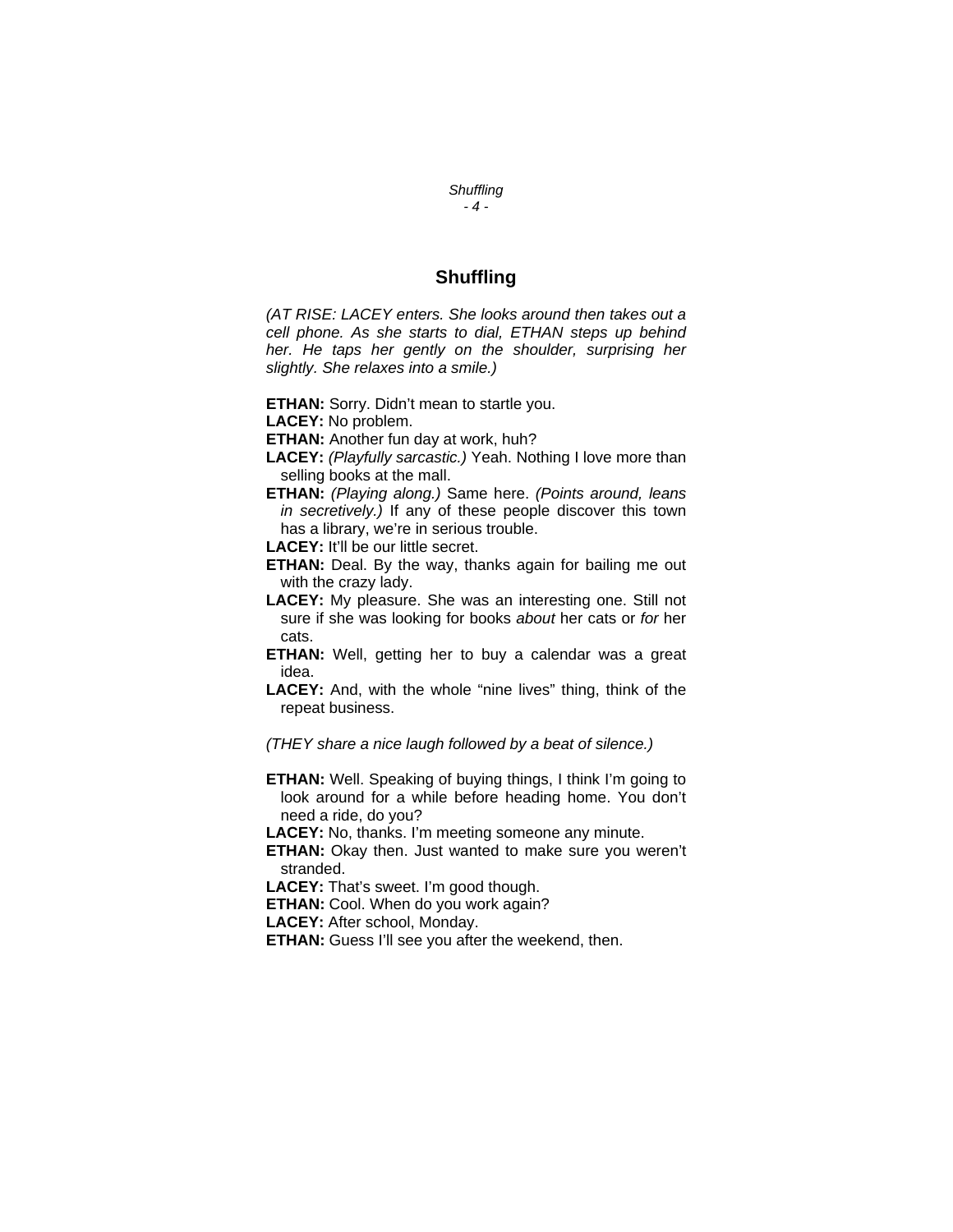**LACEY:** Sounds great. Happy shopping. **ETHAN:** Happy waiting.

*(ETHAN exits right. LACEY smiles a beat, watching him go then dials her phone. We see a little disappointment as the call goes to voicemail. She recovers quickly and leaves a pleasant message.)* 

*Shuffling - 5 -*

**LACEY:** Hey, Trevor, it's me. I'm not sure why you're not answering, or why you're not here yet. *(Checks the time.)*  It's after seven. I'm done with work and waiting in the lobby like we planned. I hope you're here soon. Can't wait to see you. I love ya. *(SHE hangs up and dials another number. SHE sighs as she leaves another message.)* Hey, Vanessa. Just calling to see what you're up to. I'm at the mall waiting for Trevor. Again. Hope your Friday night's more exciting than mine so far. Give me a call if you're bored. Later.

*(LACEY places the phone in her purse and pulls out an iPod. As she does, a group of actors enter single file. They are an odd assortment; each costumed slightly differently to represent the SONGS on her playlist. LACEY crosses right center, unraveling her headphones. The SONGS follow, staying in a line, each trying to get a peek at what she is going to do. LACEY sits, puts on the headphones, and presses the shuffle button. In a quick display of choreographed chaos, the SONGS begin to rearrange themselves, spinning, shifting, and shuffling as they switch order. In a moment's time, they have formed a new single file line. SONG 1 stops just left of LACEY, facing front. The subsequent SONGS line up behind, somewhat obscured from the audience. SONG 1 takes a step forward, raising his arms in triumph.)* 

**SONG 1:** First! *(Looks to the other SONGS for some enthusiastic support, but finds none. Calls to them.)* You guys are just jealous. *(To LACEY who sits as if she is listening to the song.)* You're happy I'm here. I can tell.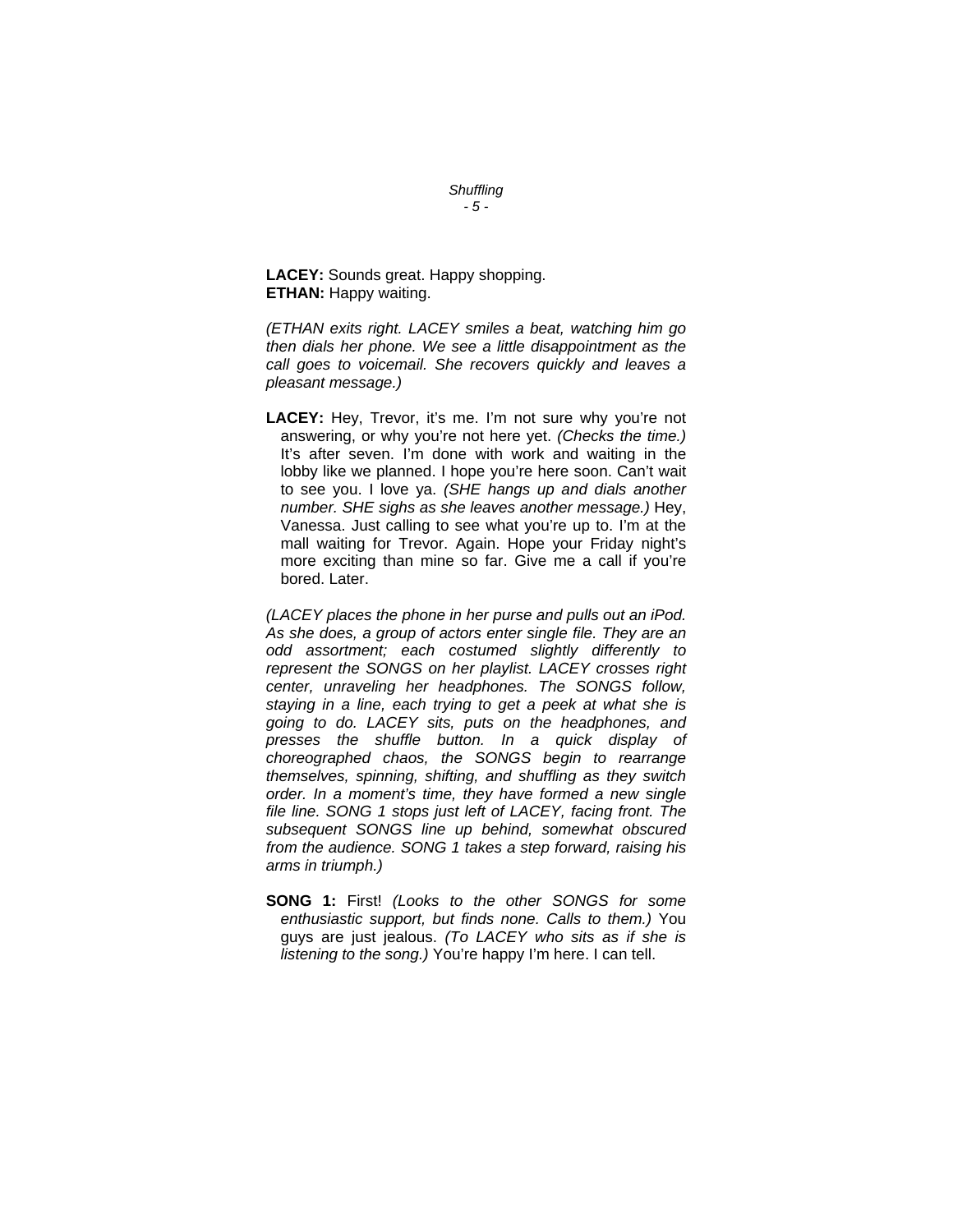#### *Shuffling - 6 -*

**SONG 1:** *(Cont'd.)* I know I'm not your favorite song ever, but you didn't skip over me when I popped up, so I am taking it as a win. I'm the perfect song to kick off a "waiting for your boyfriend" mix, anyway. My acoustic guitar intro, relaxing your mind. My rhythm slowly increasing, building up the anticipation….

#### *(LACEY'S head nods slightly to the beat.)*

**SONG 1:** *(Cont'd.)* There you go! I see you nodding. *(Speaks for her with each movement.)* Yes. Yes. Yes. *(To the other SONGS.)* See that? That's approval! *(To LACEY.)* I'll admit that I'm a fairly unremarkable rock song. Basic chords. Simple lyrics. Catchy hook. Nothing to love, but nothing to hate either. All these years, I've just sort of been here. Underappreciated. Overlooked. Tolerated. But this time, I'm making an impression. I know I don't cause you think of Trevor. You've never listened to me while you were together. I'm not romantic in any way…but I'm having an impact. I'm setting a mood. *(Moves his arms as if playing the drums, really getting into it.)* Listen to my drums. They're building perfectly. Growing louder like Trevor's footsteps getting closer. *(Shifts his arm movements so he is now slapping the "air bass.")* Listen to that bass. Quickening like your pulse. Increasing the excitement. Heightening the tension. *(Switches to "air guitar" and does a furious solo.)* And here's the guitar solo. It's wailing… screaming… just like you did when you were *solo*…in the days before Trevor. *(Begins switching between the drums, the bass, and the guitar, building in intensity until the end of his monologue.)* Those days are over. He's part of your life now. He's going to walk in the door right as I reach my crescendo. It's going to happen. I can feel it. You can feel it. You're going to love him forever and you're going to love *me* forever, too! I'm about to cement my permanent place in an "I love Trevor" playlist! Get ready. This is it! The big finish. Here it comes! Here he comes!